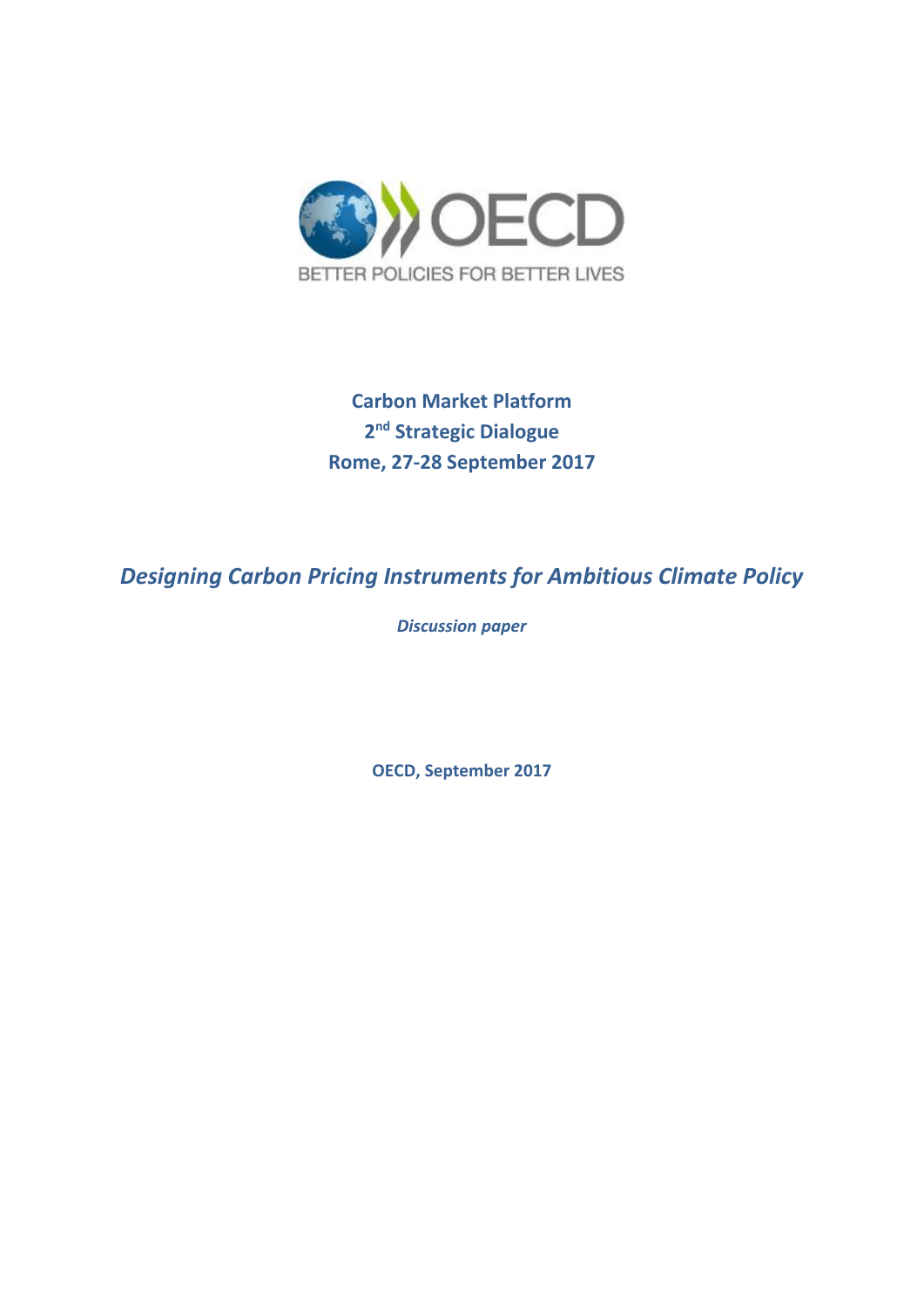# **Table of Contents**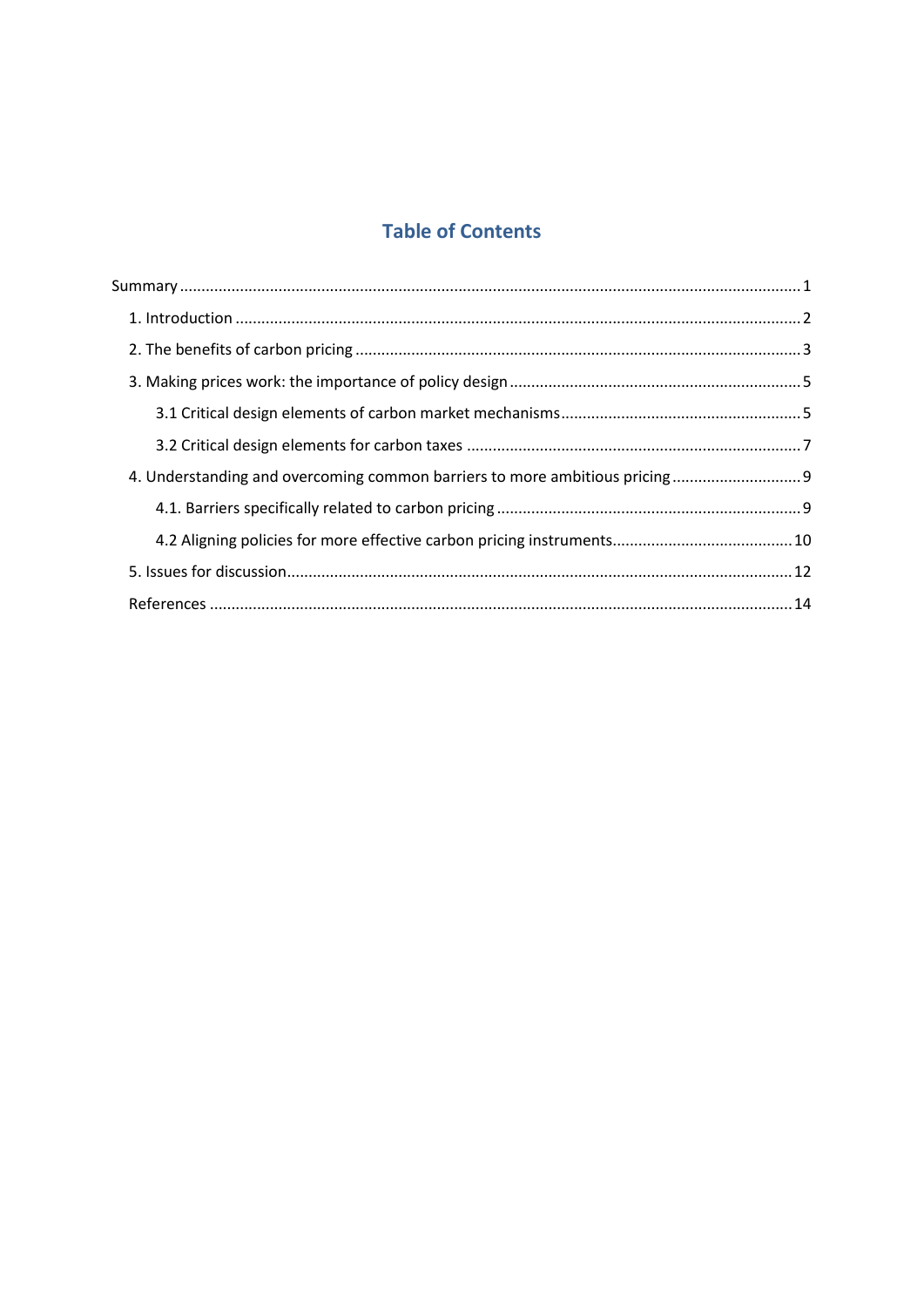#### <span id="page-2-0"></span>**Summary**

Proposed national actions to mitigate climate change, embodied by Nationally Determined Contributions (NDCs), are widely understood to be collectively insufficient to achieve the ambitious goals of the Paris Agreement. Carbon pricing has long been recognised as a cost-effective means to reduce greenhouse gas (GHG) emissions. It is therefore an important part of the toolkit available to policy makers, both to achieve current NDCs at least cost and to encourage greater ambition in future.

The design of carbon pricing systems is important to ensure they provide strong and long-lived investment incentives and are effective at driving emissions reductions. But even well-designed systems are unlikely to drive the deep economic and technological transformation required by the Paris Agreement. Complementary policy measures are necessary, for example to accelerate technology innovation and overcome behavioural barriers.

There has been a recent trend towards increased carbon pricing around the world, whether through tradable permits or taxes. However, coverage remains patchy and prices have generally been too low to provide strong investment incentives. To explain why the potential of carbon pricing has not yet been met, a range of political and technical barriers can be identified, as well as strategies to help overcome them. Barriers to carbon pricing relate both to the specific design of the pricing system and to broader misalignments with other policies that may run counter to the goals of carbon pricing and render it less effective.

Barriers specific to pricing systems include concerns over industrial competitiveness, impacts on poorer households and constraints on government capacity for implementation. Overcoming these barriers requires good system design (including revenue recycling), enhanced international co-operation and support for innovation. One form of international co-operation is linking of carbon pricing mechanisms to increase coverage and to ease competitiveness concerns by exposing international competitors to the same carbon price. However, the diversity of NDCs and national circumstances may lead to widely differing carbon prices and levels of ambition, meaning that linking can be challenging and should be pursued with care. Broader policy misalignments can occur right across the policy spectrum in areas such as tax, financial regulation and land planning. Examples include fossil-fuel subsidies and design of electricity markets.

The Carbon Market Platform can play an important role to facilitate international co-operation on carbon pricing with a view to unlocking greater ambition on carbon pricing. A number of discussion questions are proposed to explore how best to leverage the role of the CMP internationally.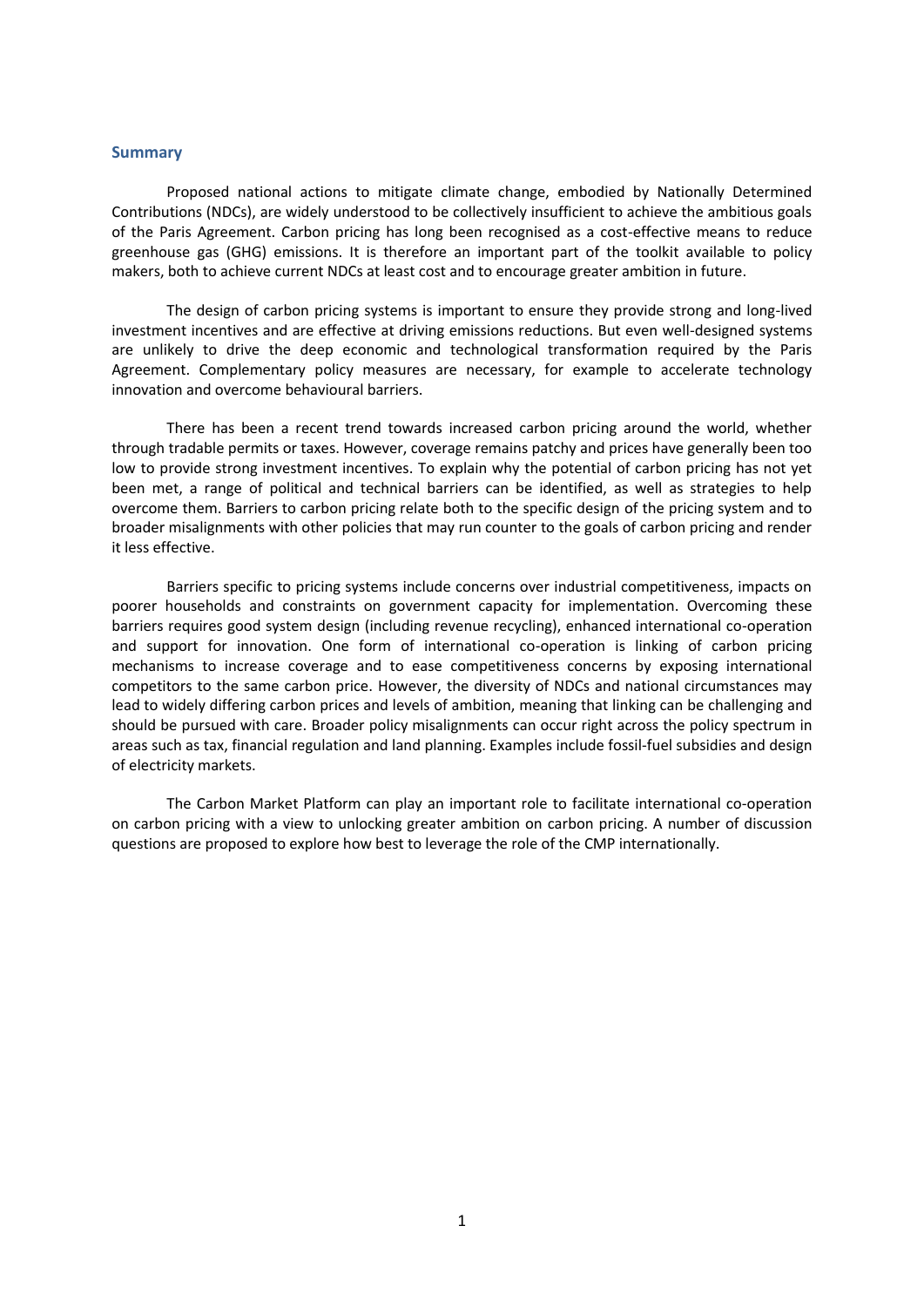#### <span id="page-3-0"></span>**1. Introduction**

Under the 2015 Paris Agreement on climate change, most countries announced initial national climate change objectives for the post-2020 period – known as nationally determined contributions (NDCs) – reflecting their respective intentions to reduce or limit emissions domestically, in light of their differing national capabilities and circumstances. Parties to the Agreement also collectively agreed to hold the global average temperature increase to well below 2°C and to pursue efforts to limit it to 1.5°C. There is general recognition that the sum of the envisaged emissions reductions by countries under the Paris Agreement is currently insufficient to be on track with the longer-term temperature stabilisation objective. <sup>1</sup> One of the main objectives of the Agreement is to encourage Parties to increase their climate change ambition over time through a transparency, reporting and review process, ultimately aiming to counter concerns over free-riding that otherwise plague global commons issues (even though the agreement does not require direct reciprocity).<sup>2</sup>

Achieving the long-term objectives of the Paris Agreement requires more than incremental emissions abatement. Rather, we need to think in terms of deep transformation of our economies and how to create prosperous low-carbon societies. This transformation will require massive reallocation of capital to low-emissions infrastructure and technology, both to reduce current emissions and to put in place the infrastructure that will avoid locking-in future high-emission pathways (OECD, 2017).

Carbon pricing is the essential bedrock for the needed transformation, as it provides an efficient means to internalise climate change costs into consumption and investment decisions across the economy, leading to low-cost abatement. The cost-effectiveness of carbon pricing means that it can be a facilitator of greater ambition for climate action domestically, and by extension for achieving the Paris Agreement goals. Carbon pricing can also be a direct means of co-operation between countries within the Paris Agreement, via the mechanisms described in Article 6 of the agreement.<sup>3</sup> Applying a price on greenhouse gas (GHG) emissions is not, of course, the only cost-effective tool for addressing climate change, and it is unlikely that pricing alone will initiate the necessary transformation. Complementary measures, for example to support innovation and to encourage energy efficiency, are also important alongside issues of policy alignment and enabling environments for investment.

There has been a positive trend in recent years towards increased carbon pricing globally, including both of the two main types of pricing: carbon markets with tradable permits and more straightforward tax instruments.<sup>4</sup> Political and business leaders have spoken out in favour of further pricing.<sup>5</sup> However, coverage has been patchy and the price levels achieved have generally been low. Within the G20, for example, more than 60% of  $CO<sub>2</sub>$  emissions are still not priced at all, and less than 10% are priced at EUR 30 or more per tonne of CO<sub>2</sub>, even when measuring combined price influences on a basis of "Effective Carbon Rates" (see Box 1 below). The potential of carbon pricing is not being realised, and it is urgent to understand and overcome the barriers that have been holding back carbon pricing to date.

This paper is intended to stimulate discussion about how the Carbon Market Platform can act to increase the role of carbon pricing as a catalyst for greater ambition on climate change internationally. The rest of the paper is structured as follows. Section 2 revisits the core economic benefits of different types of carbon pricing, with a view to stimulating discussion on how those benefits can be better communicated politically. Section 3 explains the importance of policy design for effective carbon pricing

<sup>1</sup> Cooper et al.(2017).

<sup>2</sup> OECD (2017); Cramton et al. (2017); Ostrom (1990).

<sup>&</sup>lt;sup>3</sup> The Article 6 mechanisms are not the focus of this note; see Howard (2017), also prepared for the CMP.

World Bank (2016).

<sup>5</sup> Such as through the ICAP Joint Statement on 1 September 2017 [\(https://icapcarbonaction.com/en/news-archive/485](https://icapcarbonaction.com/en/news-archive/485-icap-10-anniversary-joint-statement) [icap-10-anniversary-joint-statement\)](https://icapcarbonaction.com/en/news-archive/485-icap-10-anniversary-joint-statement) and the Carbon Pricing Leadership Coalition.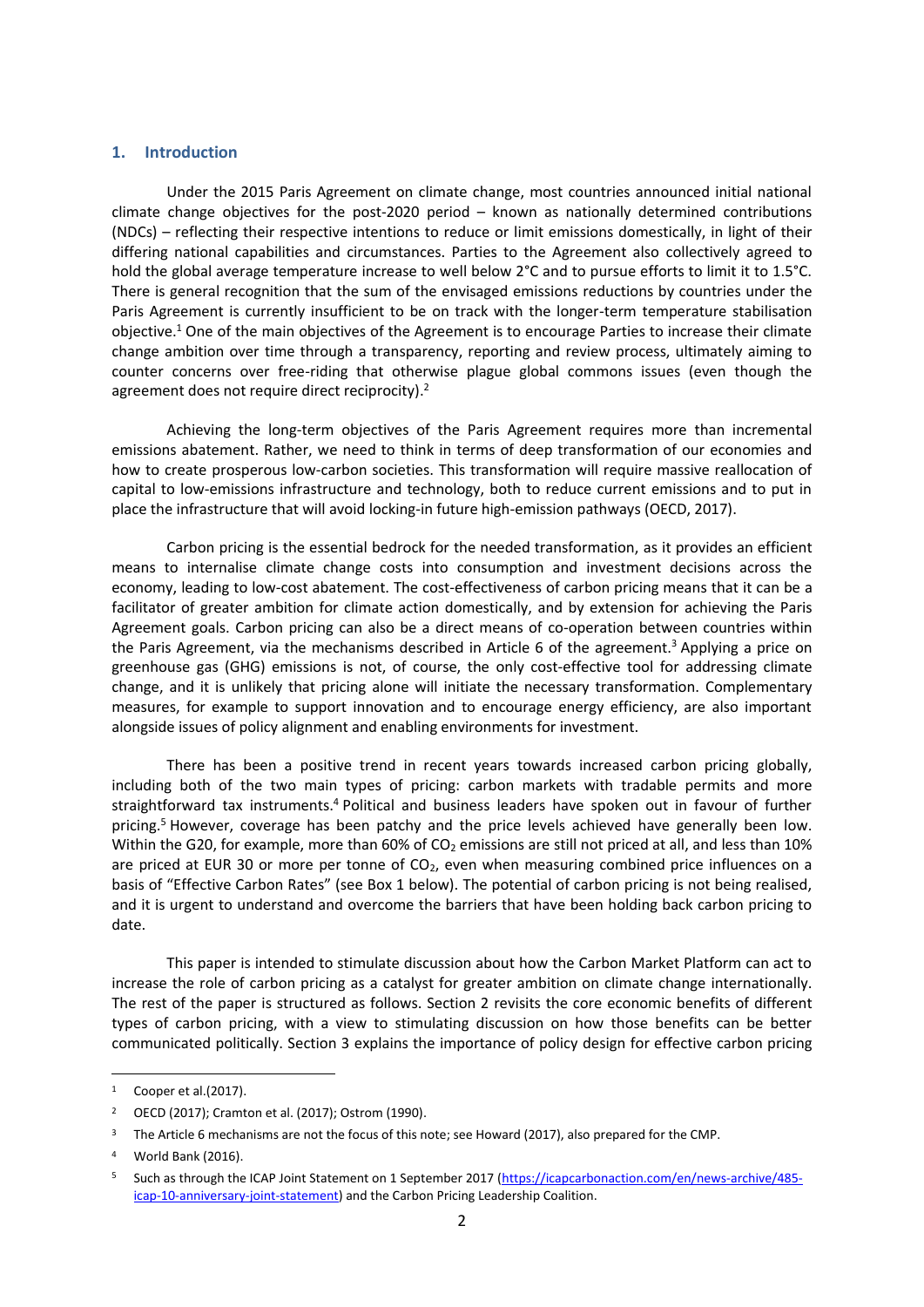and lays out core principles of good design that can facilitate the roll-out of pricing policies. Section 4 briefly examines the types of barriers that have led to carbon prices being low and patchy, and suggests how these barriers can be overcome. In addition to barriers directly linked to the roll-out of carbon pricing instruments themselves, the discussion also covers broader barriers due to pre-existing regulations and policies being misaligned with or running counter to the objectives of carbon pricing. Finally, Section 5 poses questions for discussion with a view to identifying potential roles for the Carbon Market Platform in facilitating the roll-out of effective carbon pricing.

## <span id="page-4-0"></span>**2. The benefits of carbon pricing**

Far-sighted governments seeking sources of sustainable economic growth will implement policies that trigger and accelerate the economic transformation to a fully low-carbon economy. This transformation is urgent but is just one of many competing political priorities. Policies to accelerate the long-term transition need to be compatible with important short-term objectives such as sustaining economic growth and improving people's well-being.<sup>6</sup> Climate policies therefore need to be demonstrably cost-effective and beneficial to society as a whole, so that governments can convince citizens and firms that they are delivering long-term change that is also good for the short term. This section shows how carbon pricing can deliver benefits that meet these criteria.

Carbon pricing has long been recognised as offering theoretical and proven advantages in terms of **cost-effectiveness**. A well-designed carbon pricing system, whether based on taxes or carbon markets, sends a single price signal to all entities covered by the scheme, encouraging them to undertake emissions mitigation at the same marginal cost; no source pays more than another, at the margin, to cut emissions and the objective is met at least overall cost. There are of course conditions for this theoretical objective to be achieved, as highlighted in the policy design discussion in the following section. But cost-effectiveness is an important prerequisite for greater climate ambition. If short-term costs to society are minimised, this frees up resources and may facilitate political discussions about scaling up longer term policy ambition on climate.

Carbon pricing can also provide an appropriate balance between **comprehensiveness and country circumstances**. While the most effective results from carbon pricing are achieved if all GHG emissions are priced, this is often not politically or technically possible from the outset. Most carbon pricing systems allow for incremental implementation, both in terms of coverage of different sectors and stakeholders and in terms of stringency and price level. The actual price applied to GHG emitting sources extends beyond the stated explicit carbon price (see Box 1).

Many forms of carbon pricing lead to significant **revenue raising** for governments. This can be politically beneficial for the implementation of pricing if the revenue is recycled in a way that adequately compensates both industrial emitters and, potentially, poorer households facing increasing energy costs due to carbon pricing adding to the unit cost of home energy sources. Such compensation requires some, but not all of the revenue from carbon pricing. Consequently, revenue recycling can also help with the design of a more growth-friendly tax system, as well as gradually reorienting the tax base away from revenue from carbon-based fuels. Carbon taxes have an added advantage in that revenues accrue to national governments, who then make decisions on how to use the revenue, so discussions on how much to charge and how to share the proceeds are more separated than in most trading systems. This can simplify co-ordination and implementation.

<sup>1</sup> OECD (2017).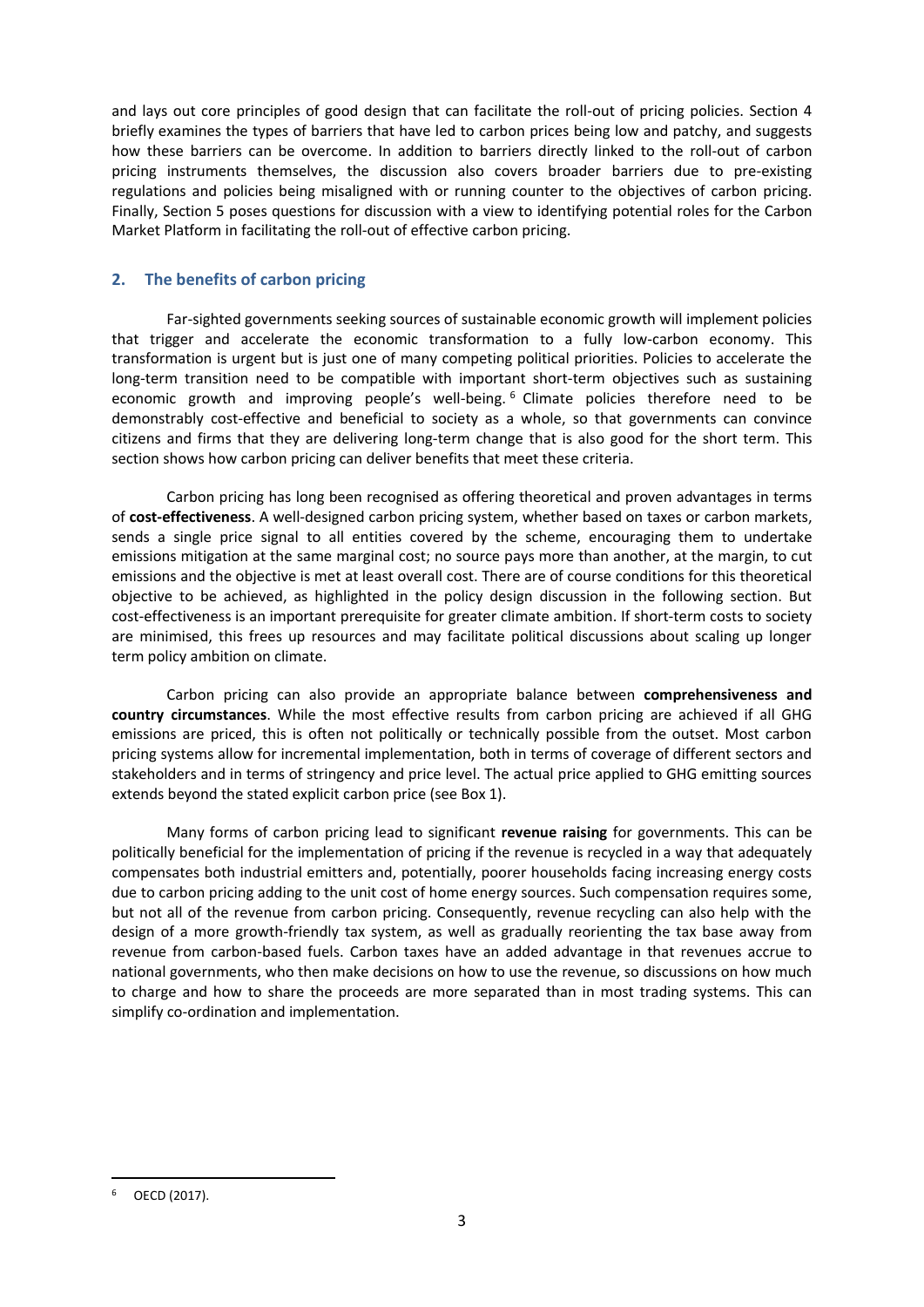#### **Box 1: Effective carbon rates**

Calculating "Effective Carbon Rates" is a means to combine the carbon prices resulting from emissions trading, carbon taxes and the carbon price equivalent of specific taxes on energy use. These three components all increase the price of CO<sub>2</sub> emissions compared with other spending items, so they capture the economically relevant contribution of tax and emissions trading policies to the cost of emitting CO2. Currently, ECRs consist mostly of excise taxes, although carbon taxes and emissions trading systems play a significant role in some sectors and countries.

Currently, high effective carbon rates occur mostly in road transport, due to excise taxes on motor fuels. Such taxes are generally implemented as revenue raising instruments rather than to price carbon or change behaviour, but they do provide an incentive to reduce CO<sub>2</sub> emissions, as well as helping to curb air pollution, congestion and other external costs related to car use. Therefore, high rates in transport may well be justified. They have not been enough to decarbonise road transport, however, indicating that even where prices work, they do not necessarily by themselves drive a structural shift away from lowoccupancy, car-oriented or carbon-intensive mobility patterns.

In G20 countries, 84% of energy-related CO<sub>2</sub> emissions occur outside road transport, where they face very low or zero effective carbon rates, with only 2% facing a price of EUR 30 or more.

Sources: OECD (2017); OECD (2016a).

Carbon pricing can also translate into effective **investment signals** and a driver for innovation: if well-designed, with credible longevity, carbon pricing can help to reorient investment decisions and encourage investment in innovation towards low-carbon technologies. However, evidence suggests that in many cases carbon pricing, even if implemented effectively and with material prices levels, will not in itself be sufficient to drive the transformational change and innovation required by the climate challenge.<sup>7</sup> Other policies such as specific technology incentives and direct support for innovation can effectively complement carbon pricing policies if implemented carefully, with due concern for direct overlap of instruments.<sup>8</sup> After all, in some sectors, we still do not have the low-carbon alternatives that will be required to meet the Paris goals (e.g. some energy-intensive industries).

Carbon pricing can **act to reveal the real costs of mitigation** in ways that may be less affected by lobbying and speculation than the alternative direct regulation of emissions. Pricing systems where the market sets the price, such as tradable carbon markets, can reveal the actual cost of achieving a target. This can inform decisions on future targets and help with winning support for further pricing. It can also allow for policy makers to compare price signals internationally and across sectors. Where the mitigation cost turns out to be lower than expected, well-designed schemes can react to further reduce the cap and therefore increase ambition of the overall policy. Pricing emissions through carbon taxes can also help to reveal mitigation costs over time, though policy makers need to decide on an initial price level.

Further, carbon pricing can facilitate **international co-operation** on climate. This can be through linking of systems, which can be carried out independently of co-operative approaches related to NDCs under Article 6 of the Paris Agreement**.** Because they can use a common trading unit (the allowance to emit a tonne of  $CO<sub>2</sub>$  equivalent), domestic carbon markets can link to form an international market and extend the coverage of the price signal. This emphasis on using pricing as a means to spur co-ordination has been a driving force behind international climate policy from the Kyoto Protocol to the Paris Agreement. By linking carbon markets directly, the exact same price signal is spread to economic actors in other countries. This can give assurance to emissions-intensive businesses competing internationally (e.g. steel, aluminium, chemicals) that competitors in those other jurisdictions will face the same cost

Acemoglu et al. (2012).

<sup>8</sup> OECD (2017).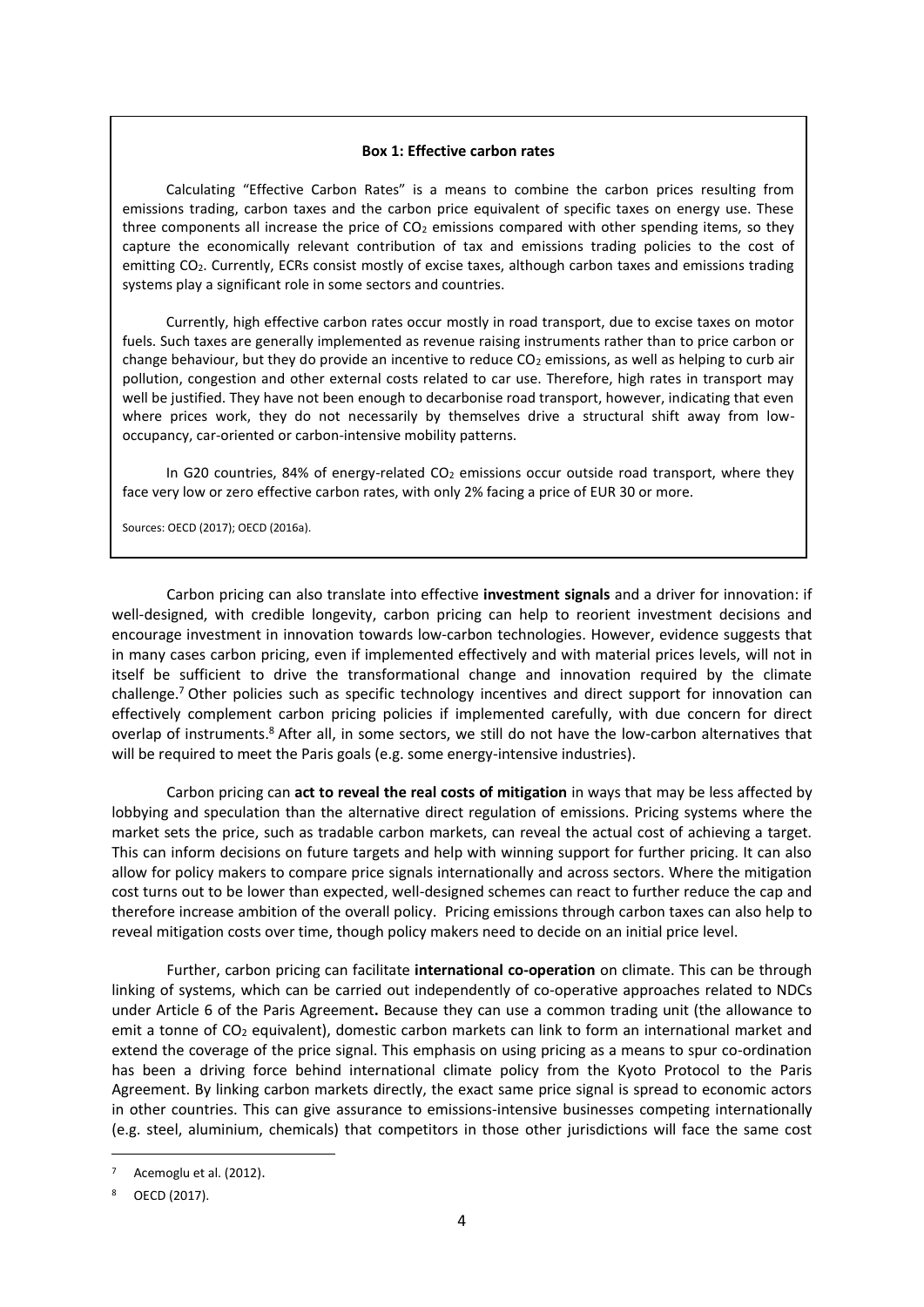pressure to reduce emissions. Linking, however, poses technical and political challenges, as discussed in the following section. Carbon taxes can also stimulate international co-operation, though direct co-ordination requires jurisdictions to agree in advance on the same tax level, which may also be politically challenging.

Another way that carbon pricing can help international co-operation is through use of revenue raised though auctioning of emissions permits. For example, the Directive establishing the EU ETS specifies that countries shall implement financial support policies, including in particular in developing countries. In the EU ETS, at least the 50% of those proceeds should be used for certain climate-related activities.

Last but certainly not least, carbon pricing can also bring substantial **other local and regional benefits**. For example, as more carbon-intensive fuels are also often those that pose problems for local air pollution, carbon pricing can help to improve air quality in the jurisdictions where it is applied, in addition to the global benefits of reducing the risks from climate change.

## <span id="page-6-0"></span>**3. Making prices work: the importance of policy design**

For carbon pricing to be a catalyst for increased ambition on climate, including as part of NDC renewal, the benefits described above must be clearly and quickly demonstrated in practice. For this, carbon pricing mechanisms require good policy design and careful implementation attuned to country circumstances. Fortunately, significant international experience of pricing mechanisms has now built up which can guide future policy making. The following sections describe critical design elements for different forms of carbon pricing. Whatever the type of mechanism chosen, a number of key principles can guide good policy design, such as the FASTER Principles for Successful Carbon Pricing 9 : **F**airness (ensuring that polluter pays); **A**lignment of policies and objectives (including complementary measures); **S**tability and predictability (including steadily rising prices over time); **T**ransparency; **E**fficiency and costeffectiveness (to help increase ambition); and **R**eliability and environmental Integrity (to ensure real environmental benefits). Adherence to these principles is important to ensure that pricing can influence investment decisions and drive reallocation of capital.

# <span id="page-6-1"></span>**3.1 Critical design elements of carbon market mechanisms**

Figure 1 lays out a number of design elements important for ensuring that carbon market mechanisms are in line with the principles above. These include both trading systems and related crediting mechanisms that can supplement trading systems. This section covers some of the design features that are most critical for using carbon markets as a tool to raise ambition.

1

OECD and World Bank (2015).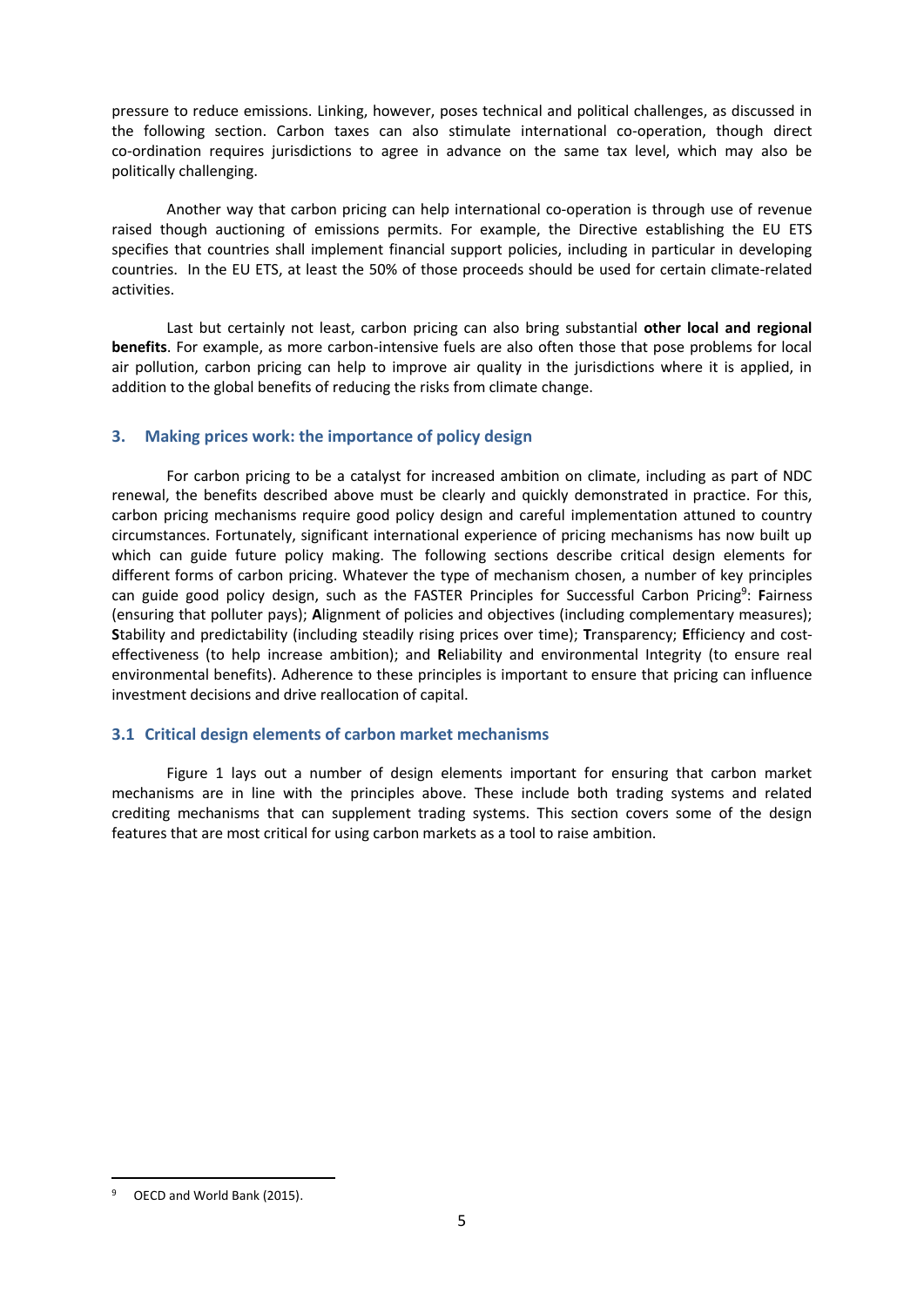## **Figure 1: Elements of carbon market policy design**



Source: Prag et al. (2012).

The level of the **overall emissions cap** is central to the stringency and initial ambition of the instrument. At the outset, the total emissions target must be calibrated as accurately as possible with real emissions levels, and should be set on a downward trend that represents a departure from a businessas-usual trajectory. An emissions cap set in terms of absolute emissions (e.g. total tonnes of  $CO<sub>2</sub>$ ) rather than relative emissions (such as  $tCO<sub>2</sub>$  per unit of GDP) is the simplest form of cap and that with the clearest impact on reducing emissions over time. An absolute cap can operate even in the context of an NDC based on a national intensity target.

Mechanisms to limit price extremes by either **revising the cap or controlling the supply of allowances** are key design features. As total emissions levels are still closely related to macroeconomic factors and other outside influences, it is important that the emissions cap be reviewed at regular intervals. A balance is required between providing a long-lived price signal and being sure that the emissions cap remains relevant should economic or other conditions change markedly. An example of where an emissions cap was not sufficiently flexible was the second phase of the EU Emission Trading System (ETS), where the financial crisis led to an unexpected drop in economic activity, with a corresponding drop in electricity demand and emissions levels. This, combined with other factors such as a rapid uptake in renewable electricity and heavy use of offset credits, led to a significant surplus of permits and a rapidly falling price.<sup>10</sup>

Systems can be designed to counter these changes. One option is for the emissions cap itself to be regularly reviewed and, if necessary, revised. In this case the timeframe and method should be clearly and transparently defined in advance, and the revision should optimally be the responsibility of an independent authority acting on transparent criteria or rules. An alternative option is to design automatic response measures to alter either the number of allowances circulating in the market (a market reserve) or the price at which they are auctioned (a reserve auction price).

The **diversity of sectors and sources** covered by the scheme is important. Broader coverage makes a system more efficient at providing least cost emissions reductions, as well as helping to provide a more stable price. In some countries it may be politically challenging to extend coverage to all sectors

1

<sup>10</sup> Koch et al. (2014).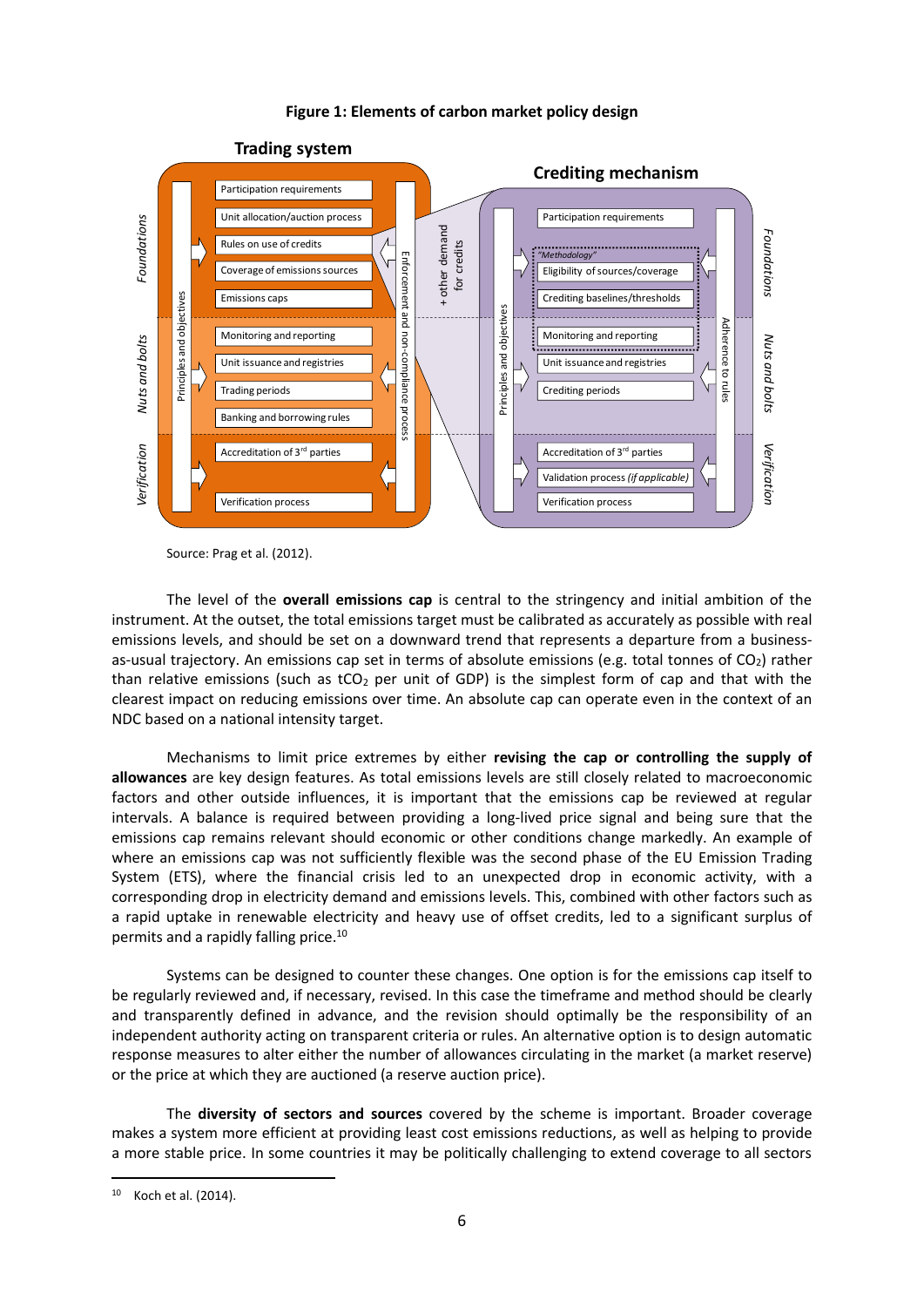immediately. Carbon markets can be designed to extend coverage sequentially, again in a transparent and predictable way. Coverage can be extended not only to more sectors but also to other GHGs (such as methane). However, care must be taken to reconcile broad coverage with the goal of instigating long-term economic transformation. Inclusion of sectors without commercially available options for deep decarbonisation helps to stimulate increased abatement in other, easier to decarbonise sectors, but will not necessarily provide the necessary incentives to bring forward innovation in those "difficult" sectors.

Another key design feature is the **method used to allocate emissions permits** to participants in the scheme. Economically, the most efficient method is to sell permits via auction. Entities having to pay for allowances are more likely to invest in mitigation options than those who receive them for free – with a clear impact on overall mitigation. In many cases, ETS were developed with free allocation of allowances provided initially to at least some sources, with sequential introduction of auctioning. While providing free allowances makes ETS introduction more politically acceptable for energy-intensive industries, evidence points to free allocation being more damaging to environmental effectiveness than previously thought.<sup>11</sup> This balance is discussed further in the following section on barriers.

In addition to the key design features listed above, all ETS need a reliable system for monitoring, reporting and verification, as well as the necessary electronic systems for issuing, tracking and trading emissions permits. These important design elements, sometimes described as "nuts and bolts"<sup>12</sup>, are important for the good functioning of schemes but are not covered here in the interest of brevity.

Several design features of carbon market instruments are important if governments want **to link their carbon markets with systems in other countries**. Linking is however both technically and politically challenging. Technically, regulators need to be confident that the systems are compatible and that the design parameters – and therefore prevailing market prices – are similar enough not to cause price fluctuations when the link is activated. Coverage, ambition, and design of price controls and allocation methods are all important for linking.<sup>13</sup> Politically, a smaller country may be wary of linking to a system in a larger economy for fear of becoming a "price taker", with less control over the price of emissions going forward. However, successful linking of the California and Québec trading systems show that these challenges can be overcome. There is no experience to date of jurisdictions agreeing to a common carbon price level using taxes, though the European Union has an agreement on minimum taxes for mineral oil products.<sup>14</sup>

If full linking – whereby permits from two different systems are made fully fungible with one another – is not possible, governments can choose to begin with more indirect forms of linking. One such way is for both systems to agree to adopt the same types of offset credits. As highlighted in Figure 1, systems for creating offset credits – often known as crediting mechanisms – are in themselves complex systems with numerous design features. Perhaps the most important are the features used to guarantee the environmental integrity of a credit, including the methods used to establish the baseline scenario.<sup>15</sup>

## <span id="page-8-0"></span>**3.2 Critical design elements for carbon taxes**

In the case of specific carbon taxes levied on GHG-emitting fuels, key design features related to the ambition of the scheme are the effective tax rate (how much users actually pay on top of the fuel price), the tax coverage (which sectors) and exemptions (which users are not subject to all or part of the tax). Carbon taxes are transparent and relatively easy to design and implement, because emissions are strictly proportional to fuels used.

<sup>11</sup> Goulder and Schein (2013).

<sup>&</sup>lt;sup>12</sup> Prag A., G. Briner and C. Hood (2012).

<sup>13</sup> Ellis and Tirpak (2006); OECD (2017).

<sup>14</sup> OECD (2017).

<sup>15</sup> See accompanying CMP paper.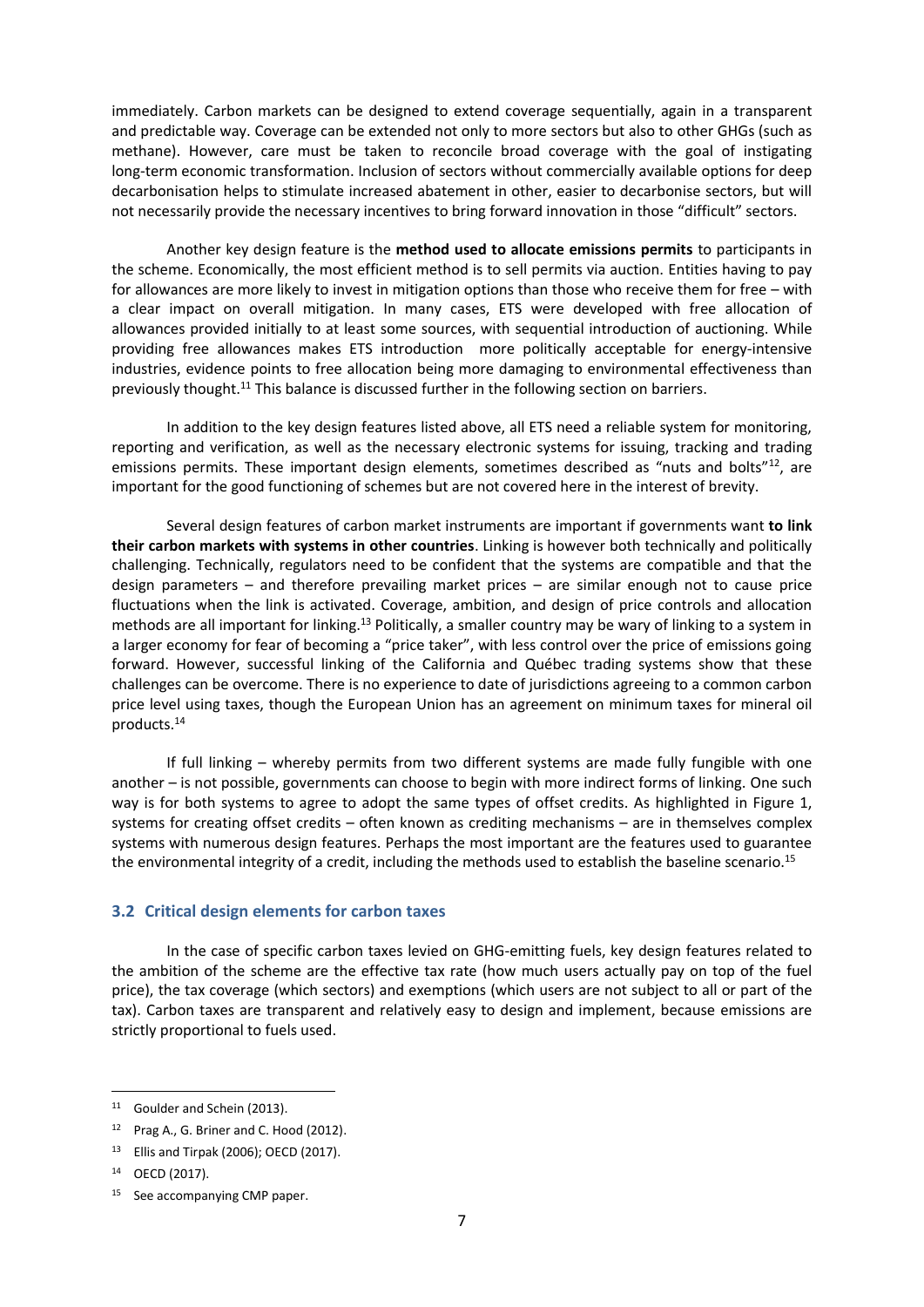Governments need to choose a tax rate that is high enough to provide a strong incentive for abatement – including investment and innovation in new technologies – while not excessively penalising certain economic actors. The tax rate can be introduced at a low level and then increased, as was done successfully in British Columbia in Canada.<sup>16</sup> In general, the effect on emissions will depend on how users react to the tax (elasticity), meaning that it can be difficult to estimate the overall impact on emissions in advance. Once a carbon tax is in place, however, average elasticity can be observed, allowing for subsequent changes in the tax rate if necessary. Also, the success of climate policies depends on the credibility of a long-term price signal, which may be more easily provided by a predictable tax than an ETS with high volatility of prices.

Specific carbon taxes on GHG-emitting fuels often come on top pre-existing taxes such as fuel excise duties. These fuel taxes create an implicit price on carbon, contributing to the effective carbon rate levied on that fuel (see Box 1 on Effective Carbon Rates). Fuel taxes are however based on a volume or energy-content basis rather than calculated according to carbon content, so they do not provide an equal abatement incentive for all GHG sources covered. However, tax rates on transport fuel are often high when compared to heating and process use, and electricity.<sup>17</sup> This may be explained by the range of policy goals governments may be attempting to address by taxing transport sector energy products (e.g. congestion, traffic accidents and noise; road construction and maintenance), rather than GHGs specifically. When designing a carbon tax, the impact of these other pollutants and policy goals can be considered when setting the tax rate. This can also be achieved with vehicle purchase taxes, such as in Israel where the tax is calculated according to a range of pollutants including  $CO<sub>2</sub>$ .<sup>18</sup>

Tax variations by sector, and potential specific exemptions are important not only for their emissions effect but also because they are sources of revenue. A key design issue is how the revenue is used and what other taxes or charges are reduced as a result. By their nature, carbon taxes are sometimes regressive, in that they can have a disproportionate effect on poor sections of society who spend a higher proportion of their income on basic services such as energy. This can tempt policy makers to improve acceptability by introducing exemptions on the carbon tax, though such exemptions are distortion and make the tax less effective. A potentially more effective approach is to preserve the tax signal through fuel taxes and to address social impacts by other means (e.g. cash transfers to low-income families). Evidence shows that well-designed redistribution of just a portion of tax revenues to the poorer users is enough to more than offset the regressive effect, while maintaining the overall incentive to lower emissions and switch to cleaner technology.<sup>19</sup>

Elements of carbon tax design can be incorporated into emissions trading, and vice versa, to create **hybrid systems**. For example, a minimum price "floor" can be applied with an ETS, resembling a carbon tax at that price level, as is the case in the UK. Alternatively, carbon taxes can be complemented with an offset system using credits normally destined for an emissions trading system, so that taxed entities can choose to purchase credits in place of part of their tax obligation. These hybrid systems can be effective at smoothing the political path of implementation for carbon pricing, though co-ordination in policy design becomes important.

Beyond taxes and carbon markets implemented for end users, the concept of carbon pricing can also be used to encourage mitigation through other policy levers. For example, governments can choose to apply a carbon price internally when conducting cost-benefit analyses of public infrastructure choices, in order to monetise the cost of  $CO<sub>2</sub>$  emissions related to infrastructure choices. Separately, using a carbon footprint or other CO<sub>2</sub>-related metric when making public procurement appraisals can encourage competition for the use of low-carbon inputs, with a positive effect on innovation. 20

1

<sup>16</sup> Harrison (2013).

<sup>17</sup> OECD (2015).

<sup>18</sup> OECD (2016b).

<sup>19</sup> OECD (2017).

<sup>&</sup>lt;sup>20</sup> OECD (2016c); Smith and Braathen (2015).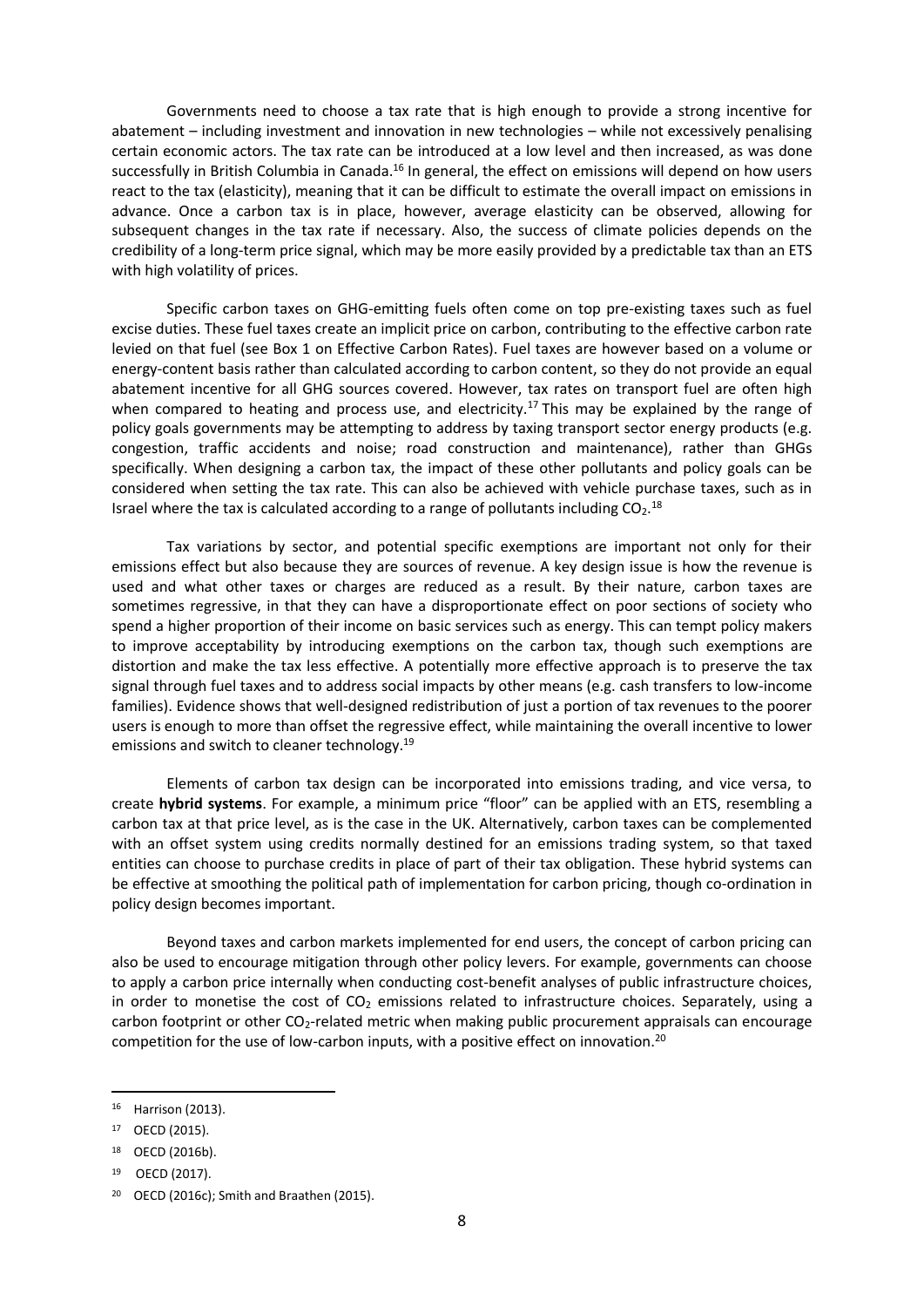#### <span id="page-10-0"></span>**4. Understanding and overcoming common barriers to more ambitious pricing**

Carbon pricing in its various forms has long been recognised as the most efficient and cost-effective policy to initiate the transition to low-carbon economies. Many governments have initiated pricing schemes, some now dating back two decades or more. Why then have we not seen greater roll-out of carbon pricing with stronger price signals?

In general, a key political barrier to climate action in general – and carbon pricing in particular – has been the perception that limiting GHG emissions will be harmful for economic growth. Recent analysis for the G20 suggests that if governments combine action on climate change, including carbon pricing, with strong pro-growth policies this can be better for economic growth than continuing with the status quo.<sup>21</sup> Nevertheless, various technical and political barriers have prevented policymakers from going further with cost-effective carbon pricing. In addition to barriers related to the specific design features of carbon pricing, empirical evidence also points to the importance of ensuring that the broader policy landscape is not misaligned with carbon pricing objectives.<sup>22</sup> Jointly addressing both specific and misalignment barriers is the key to realising the cost-effective potential of carbon pricing – and therefore its ability to increase ambition.

## <span id="page-10-1"></span>**4.1. Barriers specifically related to carbon pricing**

Concern for industrial competitiveness is often put forward as a key barrier to more ambitious carbon pricing. Some firms in energy-intensive industries that are exposed to international competition argue that increased energy costs due to carbon pricing would harm their competitiveness relative to firms in other countries not exposed to carbon pricing. The result would be a loss of business – leading to "carbon leakage" as the market share is taken up by firms in other countries – and eventual closure of plants with corresponding job losses. It has been suggested that firms have actively lobbied against stronger climate policy for fear of competitiveness losses.<sup>23</sup>

To date, empirical studies from countries with carbon pricing in place, notably the EU, have generally found only limited evidence for any signs of carbon leakage.<sup>24</sup> Reasons cited are that energy costs are only one small part of a firm's relocation decision, and that carbon prices have so far been too low to have a material effect on relocation.<sup>25</sup> However, this may not be the case for the high and rising carbon prices required to deliver on the Paris Agreement objectives.

Several strategies exist for overcoming competitiveness concerns. Mechanisms to shield certain firms from carbon price impacts in the short term can be used, such as the **free allocation of permits** described in Section 3. Free allocation can play a transitory role to avoid sudden impacts on affected industries and to accommodate the transition of the existing emissions-intensive capital stock. However, in some cases over-allocation has led to permit surpluses and windfall profits for certain participants.<sup>26</sup> On the contrary, full auctioning of permits sends a stronger signal to invest in low-emission technologies and to develop new ones, as it avoids the creation of rents that can favour carbon-intensive investment choices. It also sends a strong positive signal to existing low-carbon firms who may be disfavoured under free allocation due to their lack of historical emissions.<sup>27</sup>

**.** 

<sup>24</sup> See for example Martin et al. (2016).

<sup>21</sup> OECD (2017).

<sup>&</sup>lt;sup>22</sup> Ang G., D. Roettgers and P. Burli (2017); OECD/IEA/NEA/ITF (2015).

<sup>&</sup>lt;sup>23</sup> Influencemap (2016).

<sup>25</sup> Arlinghaus (2015); Ward et al. (2015).

<sup>26</sup> OECD (2017).

<sup>&</sup>lt;sup>27</sup> In theory, under perfect competition permit allocation rules would not affect marginal mitigation Incentives, as permits carry opportunity costs. However, in reality free allocation of permits is likely to be a source of economic rents, which will affect investment choices.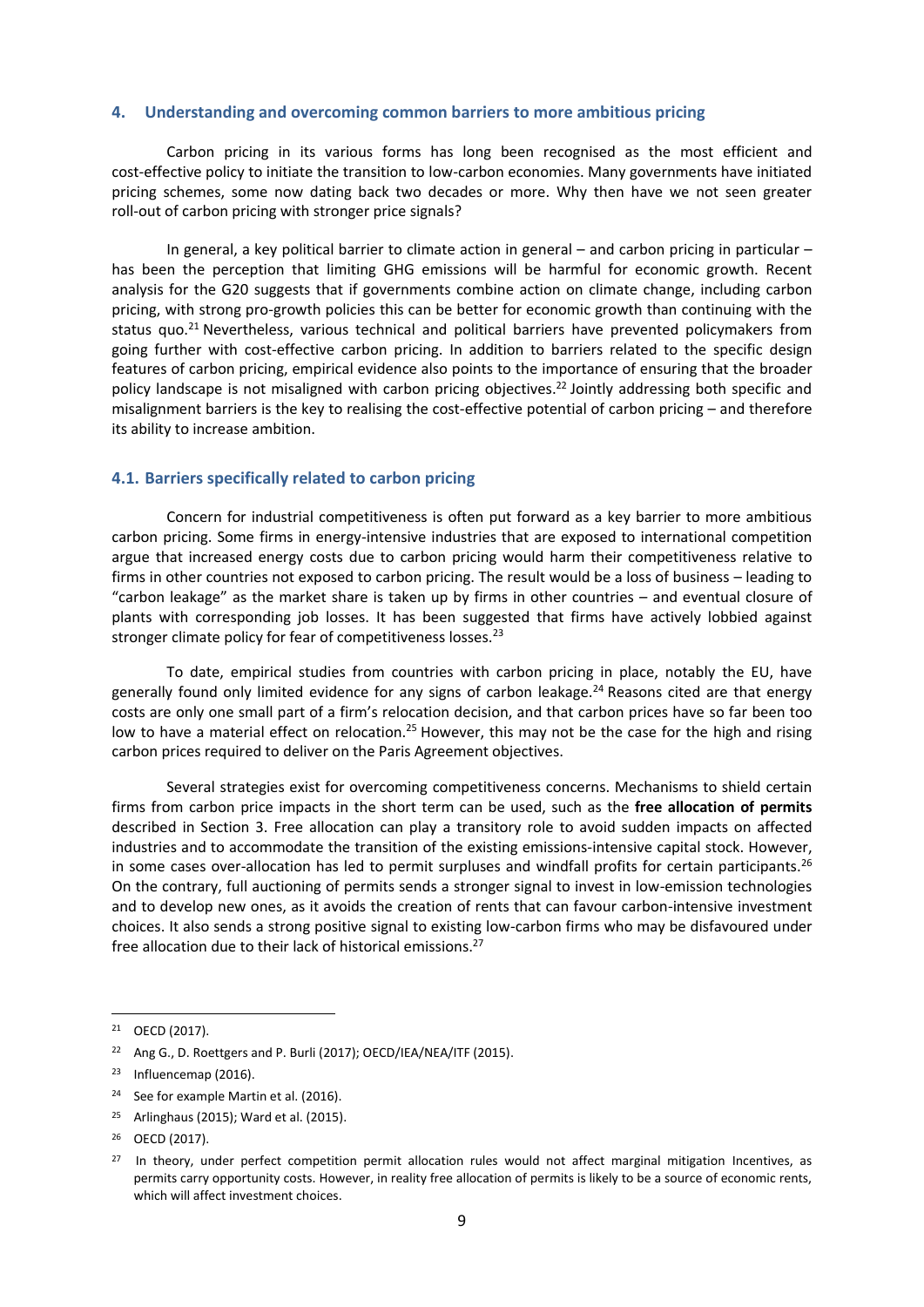A second strategy for governments to address competitiveness concerns is to emphasise **international co-operation** on carbon pricing, given that concerns arise when competing firms in other countries are not subject to equivalent carbon prices. This co-operation can include linking of trading systems as described in Section 3. As well as lowering costs, co-operation on carbon pricing can increase ambition by establishing trust and reciprocity on climate policy, such as through agreed minimum carbon prices.<sup>28</sup>

The energy-intensive sectors most often cited for competitiveness concerns are also those for whom low-carbon technological options do not yet exist, such as cement, steel and chemicals. With a view to both long-term ambition and short-term implementation, governments need to place an emphasis on **support for technological innovation**. This can be directly linked to carbon pricing – through use of revenues – as well as through other innovation policies, including via public procurement (see next section).

Where costs are passed through to consumers, notably for electricity and heating fuels, concerns are also raised about **the impacts on households**, in particular the poorer parts of society. Energy bills are a key political issue in many countries, meaning resistance to policies that may increase prices, including carbon pricing. As mentioned above, while carbon taxes may be regressive in some cases (affecting the poor to a greater degree), using revenues from pricing to compensate poorer households can overcome this effect. More generally, if carbon pricing is combined with a push on domestic energy efficiency – potentially employing some of the revenue raised through carbon pricing – this can lead to lower average energy bills, even if unit prises rice due to the carbon price.

Another barrier to implementation can be the **institutional capacity of the government** and its agencies. Designing, implementing and operating a fully-fledged carbon market requires significant capacity and cross-government collaboration. Not all countries are equipped with institutions, monitoring mechanisms and enforcement capability to roll out domestic carbon market mechanisms and then link to an international market. International good-practice sharing can be beneficial, such as initiatives organised under the World Bank Partnership for Market Readiness, the International Carbon Action Partnership and the Carbon Pricing Leadership Coalition. Carbon taxes tend to be simpler to implement, but nevertheless require strong institutions with good enforcement capacity to ensure tax collection.

While carbon pricing is usually an effective route to more ambition on climate change, it is important to note **circumstances where the use of carbon markets could hamper ambition**. Clearly if political compromise leads to an overly generous emissions cap, this would result in higher emissions. Similarly, if trading systems are linked internationally – whether directly or via the Paris Agreement's Article 6 provisions – the integrity of each system is important. If one system has an overly generous cap, or if the scope of sources means permits are much cheaper with possible integrity concerns (such as can arise with forestry) then the flow of cheap permits may discourage investments required for long-term mitigation. Put differently, there is a greater risk of locking-in future emissions due to low prices in the short-term.

## <span id="page-11-0"></span>**4.2 Aligning policies for more effective carbon pricing instruments**

Carbon market instruments and carbon taxes do not exist in a policy vacuum. They are invariably introduced into a regulatory environment containing many policies and regulations that pre-date climate change as a policy issue. Some of these may interact directly with carbon pricing, such as energy taxes (or the absence thereof). Others do not obviously overlap but may inadvertently contradict climate policy goals by favouring carbon-intensive technologies and infrastructure choices. In carbon pricing terms, such policy misalignments imply that a higher price is needed for the same environmental outcome.<sup>29</sup> In other words, the cost-effectiveness of the instrument is reduced.

<sup>28</sup> Cramton et al., 2017.

<sup>29</sup> OECD-IEA-NEA-ITF (2015).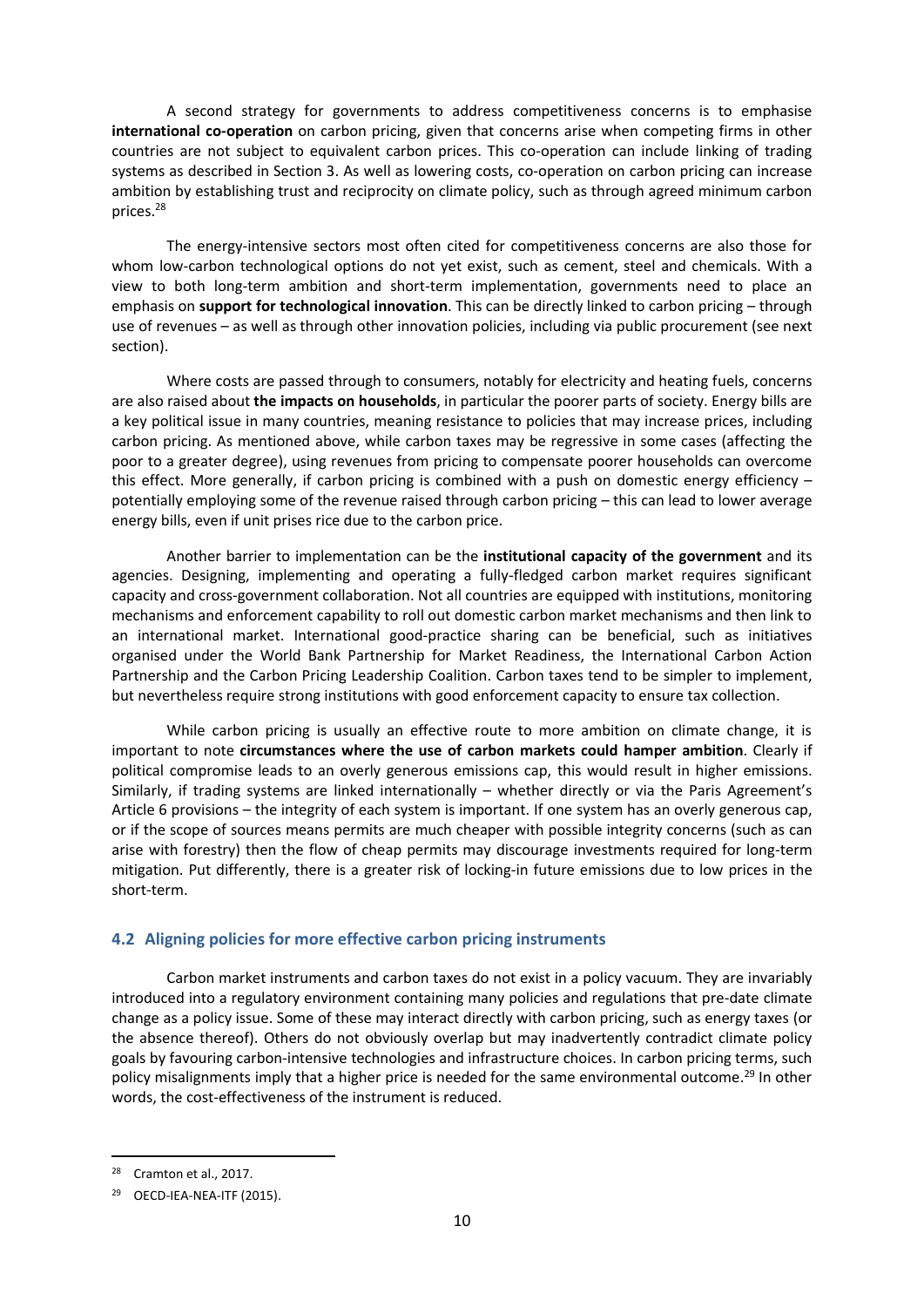Such misalignments can occur right across the policy spectrum in areas such as tax, financial regulation, trade, land-use planning and electricity markets. Decades of fossil-fuel-based economic development means that fossil-fuel technologies enjoy incumbency advantages and that most countries' economies are "entangled" with fossil fuels. Government revenues are reliant in differing degrees on fossil-fuel taxes and royalties, and pension funds and financial markets often have fossil-fuel activities at their centre. This entanglement can be a barrier to implementing strong climate policies, and can render those policies less effective unless governments adopt an inter-ministry, cross-cutting approach to climate action. However, fears within government about losing revenue from lower fossil fuel are likely to be unfounded. New revenues raised through carbon pricing will more than compensate the loss (at least over the next few decades), even with a gradually shrinking tax base as the economy decarbonises.

Subsidies to fossil-fuel production and consumption are a major area of misalignment relevant to the effectiveness of carbon pricing. They are still widely prevalent and create negative carbon price signals, acting directly counter to carbon pricing initiatives. In 2014, G20 countries collectively provided subsidies amounting to USD 354 billion for fossil-fuel consumption, and USD 18 billion for fossil fuel production.<sup>30</sup> These subsidies translate into large fiscal costs for governments (contrary to the revenue from carbon pricing). For example, the fiscal burden of fossil-fuel subsidies reached as high as 1.4% and 4.1% of GDP in Mexico and Indonesia respectively before both countries started reforms. Globally the most common subsidies are those maintaining artificially low prices for electricity and primary fuels. Some countries also subsidise the production of fossil fuels, e.g. through concessional loans and special tax arrangements. Removing subsidies tends to increase prices – as does the introduction of carbon pricing – so the timing of reform is important. In general, governments can make fossil fuel subsidy reform more acceptable if they precede reform by improving energy services and introduce measures aimed at supporting the poor.

Another area of misalignment important for carbon pricing is where fiscal incentives not directly linked to energy use nonetheless lead to higher energy use and  $CO<sub>2</sub>$  emissions. One example widely prevalent is that of the tax treatment of company cars.<sup>31</sup> Another relates to property taxes and their knock-on effects not only for domestic energy use but also for travel-related emissions.

One specific misalignment present in many different countries relates to the way electricity is bought and sold and the implications it has for investment in and operation of electricity generating technology. <sup>32</sup> In liberalised electricity markets, investment decisions are meant to be driven by wholesale power market prices, incorporating explicit carbon prices where they exist. But in many cases markets are no longer delivering accurate price signals because they were not designed to mix conventional power generation with high proportions of zero-marginal-cost renewable electricity.<sup>33</sup> Significant renewables capacity has been added, often remunerated through fixed-price tariffs operating independently of the wholesale market price (and therefore also of the carbon price). This forces down market prices, hindering the investment capability of utilities, including for low-carbon investments. In addition, the variable and non-dispatchable nature of some renewable technologies can make it more difficult to balance system-wide demand and supply. Addressing this challenge requires equipping power markets with features such as high-resolution prices (including carbon pricing), better incorporating system and reliability costs into pricing, and more demand response.<sup>34</sup> Regulated power markets, which exist fully or partly in many emerging economies, face different design issues relevant to the low-carbon transition, including how to transmit carbon price signals where consumer power tariffs are regulated and set by government.

In addition to removing misalignments that act in opposition to carbon-pricing objectives, governments also need to assess where complementary policies can be introduced that reinforce carbon

<sup>30</sup> OECD (2017).

<sup>31</sup> OECD-IEA-NEA-ITF (2015).

<sup>32</sup> OECD-IEA-NEA-ITF (2015).

<sup>33</sup> IEA (2016).

<sup>34</sup> IEA (2016).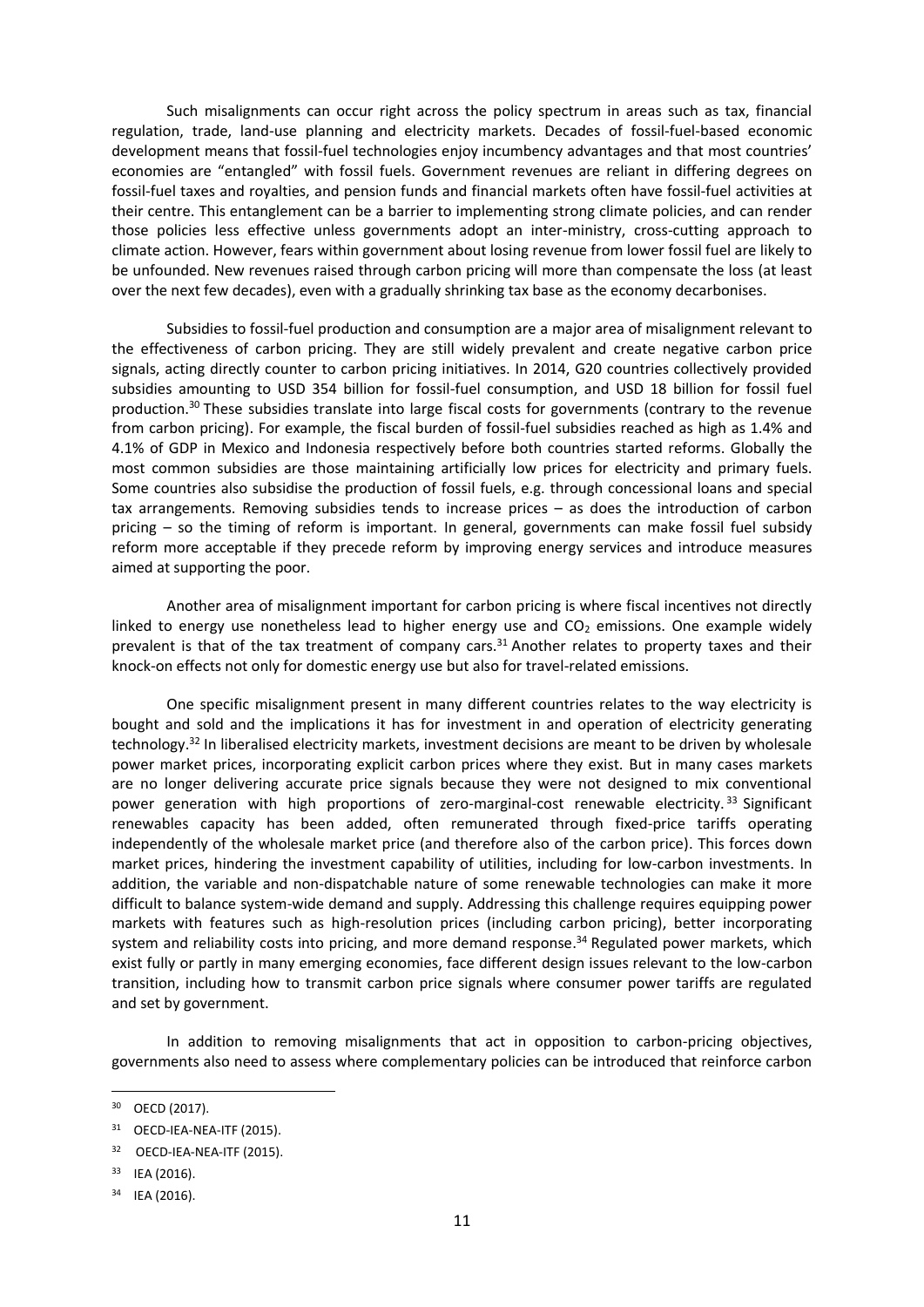pricing to support low-carbon objectives. Such instruments need to be introduced with care, or they too may act to undermine the cost-effectiveness of carbon pricing. For example, any complementary measure introduced within an overall emissions cap will not help to reduce overall emissions in the near term, assuming that the cap is binding, will not be modified and will be enforced. However, in some cases complementary policies can be justified and are even required to overcome non-economic barriers and to maintain dynamic efficiency. Even rising carbon prices may not by themselves be sufficient to drive the cost reductions necessary to bring forward low-carbon technologies in sectors difficult to decarbonise.

Externalities associated with technological progress – such as knowledge spill-overs, meaning inventors cannot fully capture the benefits of their inventions – can lead to underinvestment in innovation. The existence of an innovation externality in addition to the climate change externality may mean that using carbon pricing alone at a level that is politically feasible may not generate sufficient investment in new technologies.<sup>35</sup> Research, development and demonstration (RD&D) and technology deployment policies may therefore have an important role to play. They can accelerate the development and cost reduction of new technologies, acting to reduce the longer-term costs of the transition and reducing the competitive gap with carbon-intensive technologies. While targeted support policies can be an expensive abatement policy option in the short term,  $36$  government support for RD&D and deployment is an important complement to carbon pricing, and can be partly funded using carbon pricing revenues.

In the context of making carbon pricing more effective as a means to increase climate ambition, governments should identify the most significant policy misalignments running counter to carbon pricing objectives, while simultaneously assessing where complementary policies can act to enhance carbon pricing objectives.

## <span id="page-13-0"></span>**5. Issues for discussion**

Achieving climate goals is about major economic transformation rather than behavioural change at the margin. Carbon pricing is an important basis for this transformation, and it can also bring other benefits such as improved air quality. Although the design of carbon pricing instruments is crucial to their effectiveness, even well-designed systems are unlikely to deliver the necessary transformation on their own. Complementary measures are also necessary, such as to support innovation and commercialisation of new technologies. In addition, misalignments existing in the broader policy landscape need to be addressed, where pre-existing policies or regulations may be acting counter to the effects of carbon pricing.

Addressing misalignments and amassing political support for robust and increasingly stringent carbon pricing requires building strong political coalitions and communicating effectively on the benefits of carbon pricing for economic transformation and future economic growth. The means of communicating on carbon pricing may evolve over time. For example, while building political support for initial, low-level carbon prices may involve convincing political opponents that the initiative need not be harmful for growth, the case may be different when carbon prices are high and sustained; by that time, revenue from carbon pricing may have replaced tax receipts from fossil fuels as a major source of government funds.

In the near term, while many of the actions required to overcome barriers to better carbon pricing are at the national level (or regional in the case of the EU), international co-operation is crucially important for economic efficiency and environmental effectiveness. However the Paris Agreement is underpinned by a diverse range of NDCs with varying implicit future carbon prices, presenting challenges

<sup>35</sup> Acemoglu et al. (2012).

<sup>36</sup> OECD (2013).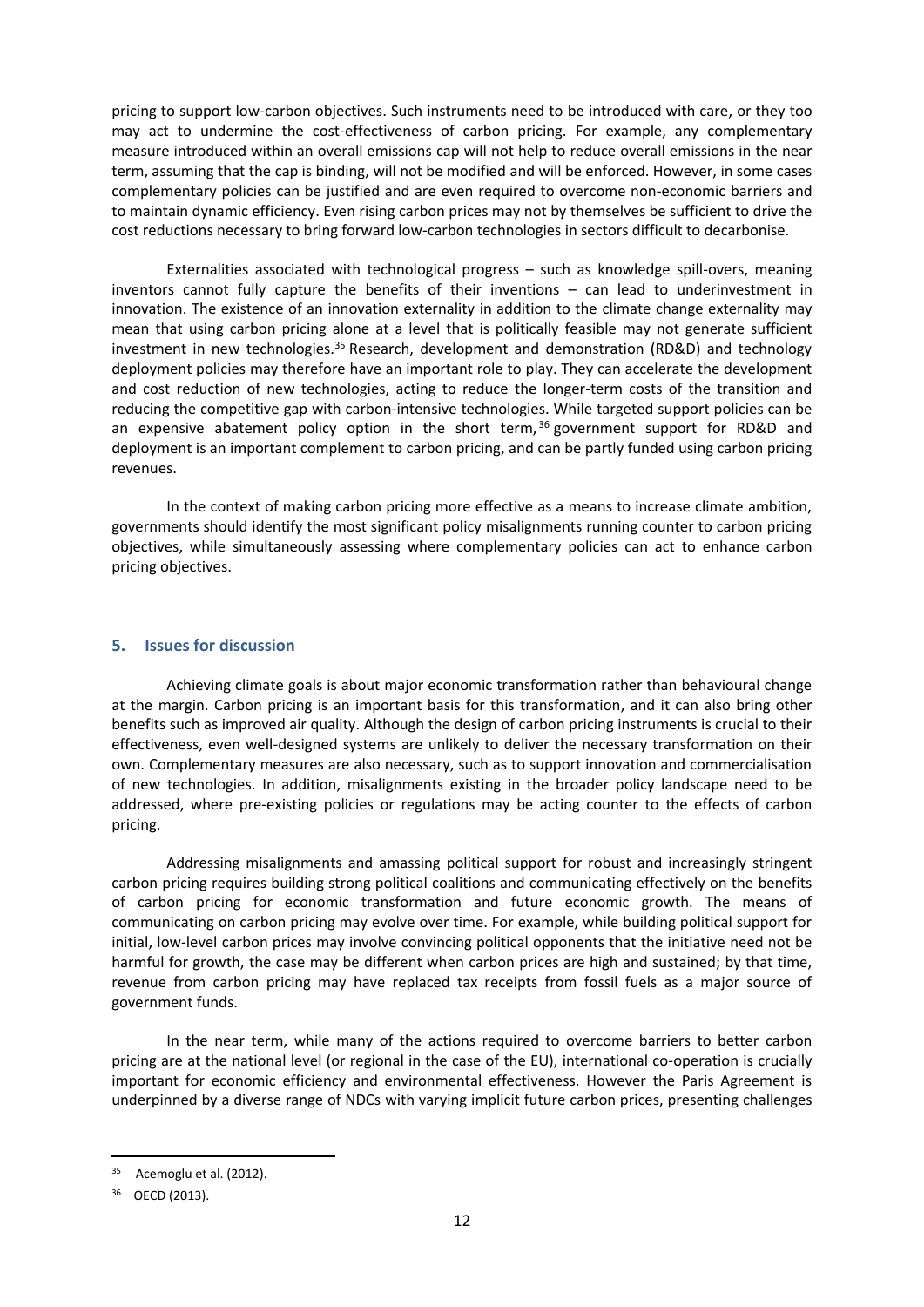for formal linking of carbon markets and also for transparency, both important for addressing concerns about impacts of carbon pricing on competitiveness and comparability of national efforts.

The following questions are suggested for discussion:

- What are the key political constraints to increase the coverage of pricing carbon, and what role for the Carbon Market Platform in overcoming those constraints?
- How can countries better co-ordinate on the stringency of their carbon pricing policies (whether price levels or caps) in order to be in line with long-term mitigation goals? Are there ways that the Carbon Market Platform could facilitate this debate?
- Which carbon pricing designs are most effective in raising ambition in which country circumstances? Which sectors should be covered? Where are hybrid schemes most effective?
- Which are the most important policy misalignments affecting carbon pricing, and how can they be overcome?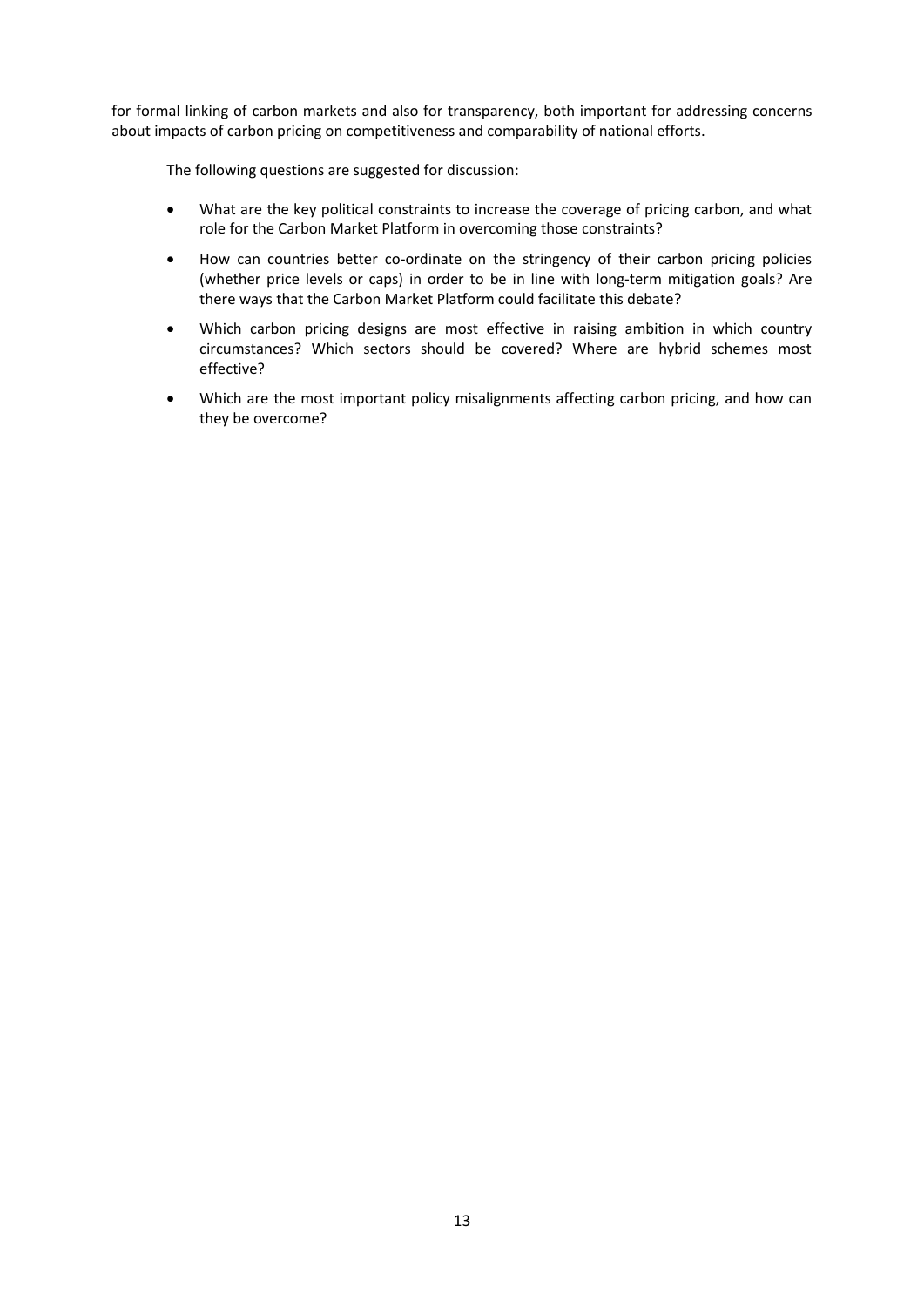#### **References**

- <span id="page-15-0"></span>Acemoglu, D. et al. (2012), "The Environment and Directed Technical Change," American Economic Review, Vol. 102/1, American Economic Association, Pittsburgh, pp. 131–66. [http://doi.org/10.1257/aer.102.1.131.](http://doi.org/10.1257/aer.102.1.131)
- Ang, G., D. Röttgers and P. Burli (2017), "The empirics of enabling investment and innovation in renewable energy", OECD Environment Working Papers, No. 123, OECD Publishing, Paris. [http://dx.doi.org/10.1787/67d221b8-en.](http://dx.doi.org/10.1787/67d221b8-en)
- Arlinghaus, J. (2015), "Impacts of Carbon Prices on Indicators of Competitiveness: A Review of Empirical Findings", OECD Publishing, Paris. [http://dx.doi.org/10.1787/5js37p21grzq-en.](http://dx.doi.org/10.1787/5js37p21grzq-en)
- California Air Resources Board, CARB (2015), Regulatory Guidance Document, Website, Accessed 28 August 2017[. https://www.arb.ca.gov/cc/capandtrade/guidance/guidance.htm.](https://www.arb.ca.gov/cc/capandtrade/guidance/guidance.htm)
- Cooper R., P. Cramton, O.Edenhofer, C.Gollier, É. Laurent, D. MacKay, W.Nordhaus, A.Ockenfels, J. Stiglitz, S. Stoft, J.Tirole, and M. Weitzman (2017), "Why Paris Did Not Solve the Climate Dilemma", in Global Carbon Pricing: The Path to Climate Cooperation, Cramton, P. et al. (eds.), MIT Press, Cambridge Massachusetts.
- Cramton, P., A. Ockenfels and S. Stoft (2017), "An International Carbon-Price Commitment Promotes Cooperation", in Global Carbon Pricing: The Path to Climate Cooperation, Cramton, P. et al. (eds.), MIT Press, Cambridge Massachusetts.
- Ellis J. and D. TIrpak (2006), "Linking Ghg Emission Trading Systems And Markets", OECD/IEA. [https://www.oecd.org/env/cc/37672298.pdf.](https://www.oecd.org/env/cc/37672298.pdf)
- Harrison, K. (2013), "The Political Economy of British Columbia's Carbon Tax", OECD Environment Working Papers, No. 63, OECD Publishing, Paris. [http://dx.doi.org/10.1787/5k3z04gkkhkg-en.](http://dx.doi.org/10.1787/5k3z04gkkhkg-en)
- IEA (2016), "Repowering Markets", IEA/OECD Publishing. [https://www.iea.org/publications/freepublications/publication/REPOWERINGMARKETS.pdf.](https://www.iea.org/publications/freepublications/publication/REPOWERINGMARKETS.pdf)
- Koch, N., Fuss, S., Grosjean, G., Edenhofer, O. (2014), "Causes of the EU ETS price drop: Recession, CDM, renewable policies or a bit of everything?—New evidence", Energy Policy, 73, 676-685.
- Martin R., M. Muûls, U. Wagner (2016). The Impact of the European Union Emissions Trading Scheme on Regulated Firms: What Is the Evidence after Ten Years?, Review of Environmental Economics and Policy, Volume 10, Issue 1, 1 January 2016, Pages 129–148, [https://doi.org/10.1093/reep/rev016.](https://doi.org/10.1093/reep/rev016)
- OECD (2017), Investing in Climate, Investing in Growth, OECD Publishing, Paris. [http://dx.doi.org/10.1787/9789264273528-en.](http://dx.doi.org/10.1787/9789264273528-en)
- OECD (2016a), Effective Carbon Rates: Pricing CO2 through Taxes and Emissions Trading Systems, OECD Publishing, Paris[, http://dx.doi.org/10.1787/9789264260115-en.](http://dx.doi.org/10.1787/9789264260115-en)
- OECD (2016b), "Israel's Green Tax on Cars: Lessons in Environmental Policy Reform", OECD Environment Policy Papers, No. 5, OECD Publishing, Paris. [http://dx.doi.org/10.1787/5jlv5rmnq9wg-en.](http://dx.doi.org/10.1787/5jlv5rmnq9wg-en)
- OECD (2016c), "The Role of Public Procurement in Low-carbon Innovation. Background paper for the 33rd Round Table on Sustainable Development." [https://www.oecd.org/sd](https://www.oecd.org/sd-roundtable/papersandpublications/The%20Role%20of%20Public%20Procurement%20in%20Low-carbon%20Innovation.pdf)[roundtable/papersandpublications/The%20Role%20of%20Public%20Procurement%20in%20Low](https://www.oecd.org/sd-roundtable/papersandpublications/The%20Role%20of%20Public%20Procurement%20in%20Low-carbon%20Innovation.pdf)[carbon%20Innovation.pdf.](https://www.oecd.org/sd-roundtable/papersandpublications/The%20Role%20of%20Public%20Procurement%20in%20Low-carbon%20Innovation.pdf)